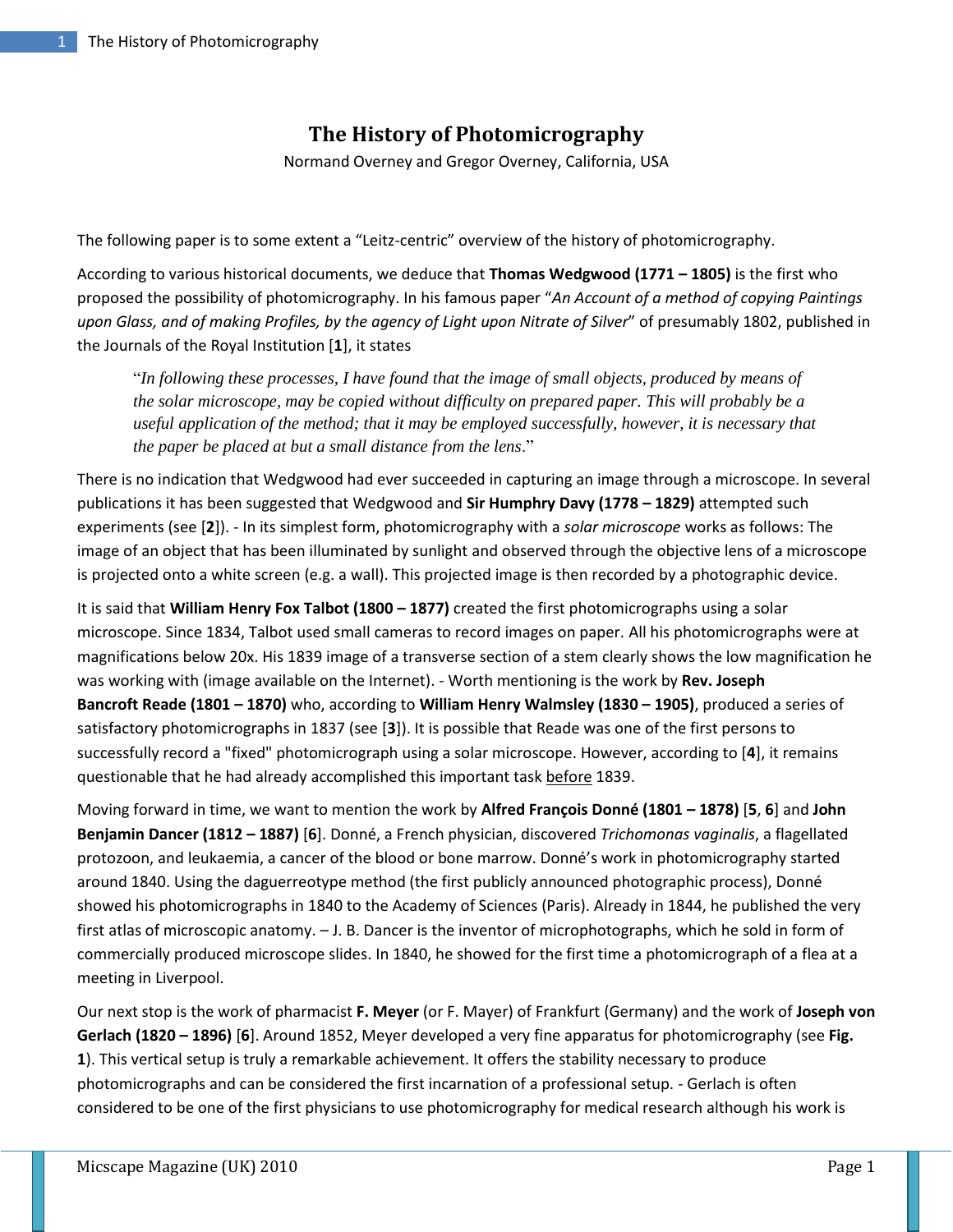preceded by the research of Donné. In 1863, Gerlach published a book entitled "Die Photographie als Hilfsmittel mikroskopischer Forschung" (Verlag von Wilhelm Engelmann, Leipzig). This publication is the first textbook on photomicrography in Germany. In his book, Gerlach mentions **Christian Joseph Berres (1796 – 1844)**, a professor in Anatomy (Vienna), who created photomicrographs with a solar microscope already in 1839. According to Gerlach, Berres fixed his photomicrographs using the daguerreotype method. - Gerlach's vertical photomicroscope was rather modest and certainly not suitable for high magnification work (see **Fig. 1**). According to page 344 of [**6**], he soon switched to a stand similar to the one developed by Meyer.



**Fig. 1**: Photomicroscope by Meyer ~1852 (left) and photomicroscope by Gerlach 1863 (right). While the implementation by Meyer is a good setup for photomicrography (see page 343 and 344 of [**6**]), the apparatus by Gerlach is very simple and does not provide enough stability for vibration-free work at higher magnification.

Several years later, in 1868, **Berthold Adolf Benecke (1843 – 1886)** published a more advanced book on this topic under exactly the same title as Gerlach's work (Friedrich Vieweg & Sohn, Braunschweig). Benecke's book is essentially a translation of the work by **Albert Moitessier (1833 – 1889)** (La photographie appliquée aux recherches micrographiques, Paris, 1866) with additional comments. Also in 1868, **Oscar Reichardt** and **Carl Stürenberg** published their book "Lehrbuch der Mikroskopischen Photographie" (Verlag von Quandt & Händel, Leipzig), which describes methods of illumination that do not require direct sunlight. Benecke's work and the book by Reichardt and Stürenberg are considered the first truly useful introductions into photomicrography, while the latter one was the more practical introduction for scientists working in this field.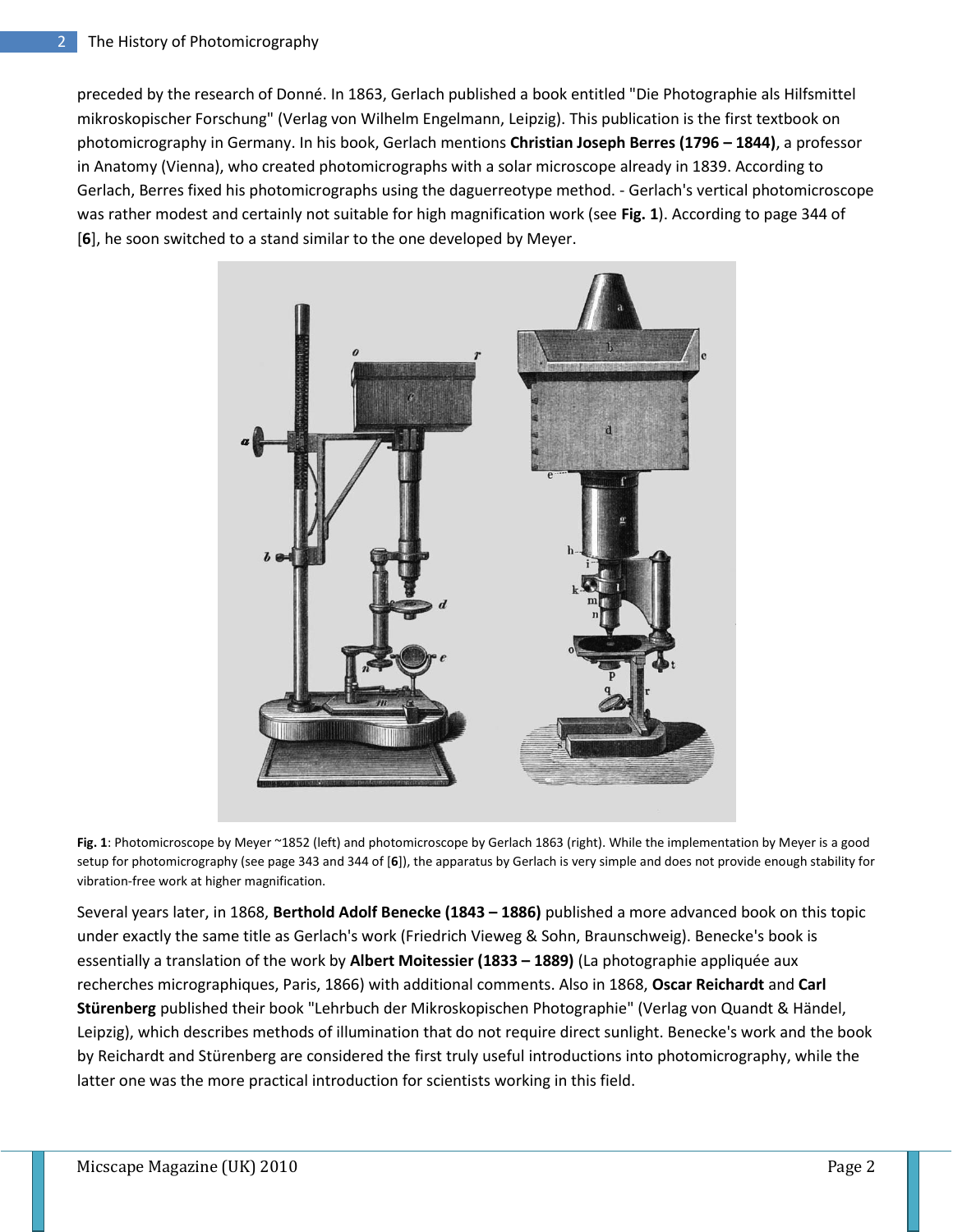An excellent improvement of an apparatus for photomicrography was made by **Gustav Theodor Fritsch (1838 – 1927)** ([**7**] and [**8**]). One of his main contributions was to separate the various parts such as camera, microscope stand and illumination device (see **Fig. 2**). **Robert Koch (1843 – 1910)**, who contacted Fritsch in 1876, used the horizontal apparatus by Fritsch for creating his very successful photomicrographs of bacteria [**9**]. Around 1880, Fritsch made some important improvements to his setup, which he henceforth called photomicrographic universal apparatus (mikrophotographischer Universalapparat). The company Seibert and Kraft in Wetzlar sold this newly improved photomicroscope, which could be used in horizontal and vertical position. Several years later, Zeiss further improved Fritsch's setup and, besides other improvements, added a vibration-free connection between camera and microscope through an upper and lower light excluding collar. This new connector was soon adopted by Leitz for their photomicroscopes.





While Robert Koch's first photomicrographs of bacteria were done with a vertical setup, Koch soon realized that a horizontal arrangement offered much greater stability at very high magnifications. It is therefore not difficult to understand why most microscope makers at the turn of the 20th century offered horizontal photomicrography systems (see **Fig. 3**). At the same time, Zeiss and Leitz worked on improving the stability of their vertical incarnations. Eventually, the vertical design was commonly accepted as the most practical photomicrography setup.



**Fig. 3**: Large photomicrographic horizontal camera by Leitz (1883). This type of horizontal arrangement was preferred for high magnification work until the late 1920s.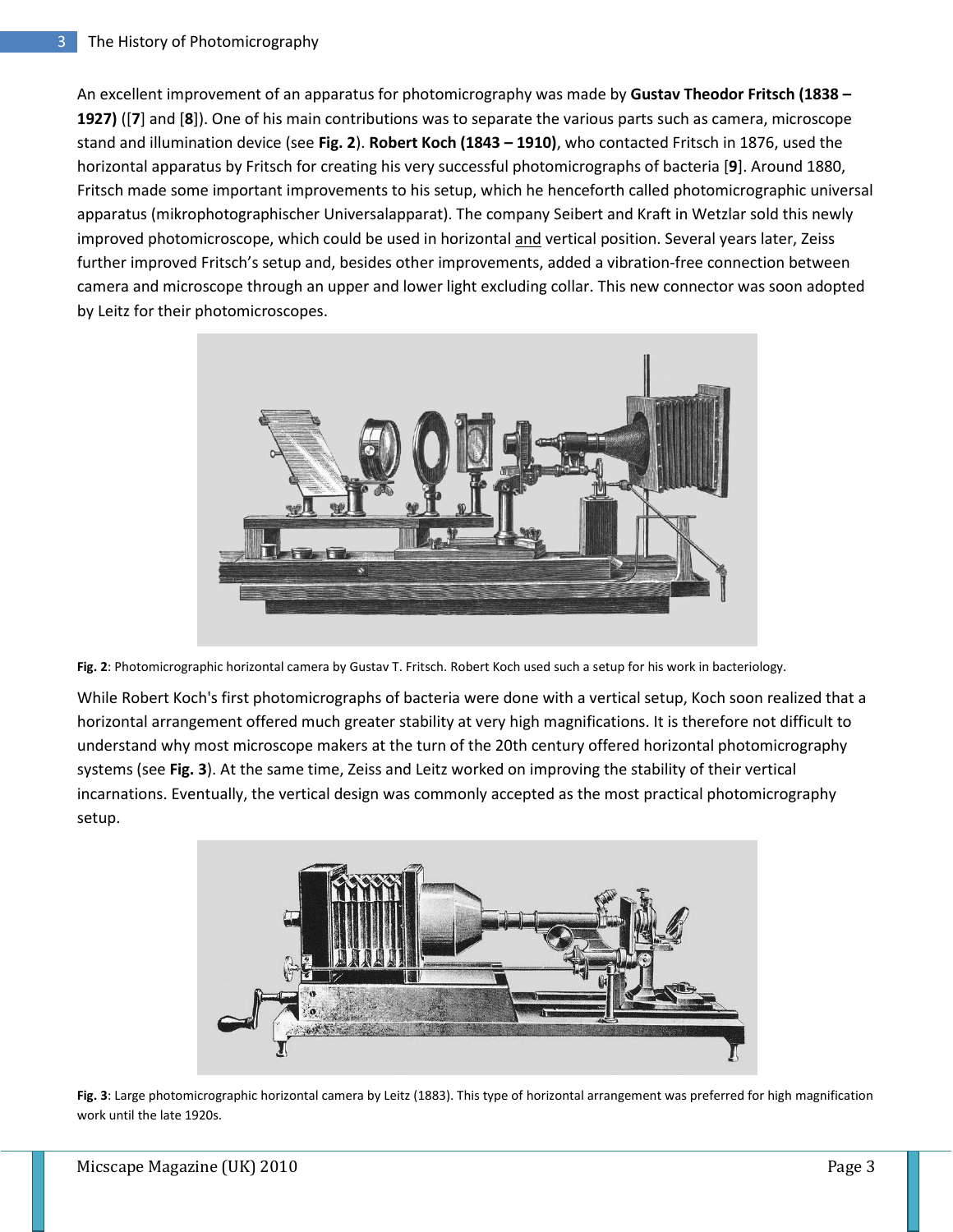In 1893, **August Köhler (1866 – 1948)** published an important article about an improved illumination technique for photomicrography [**10**]. Today, we refer to this type of illumination as "Köhler Illumination". - Already in 1904, Köhler observed fluorescence using short wavelengths. This work led four years later to the introduction of the first fluorescence microscope and opened new possibilities for creating photomicrographs of fluorescent signals. Before the invention of the fluorescence microscope, ultraviolet radiation was used to increase the resolution but not to intentionally excite fluorophores. - The first photomicrographs with long-wavelength radiation appear to have been made by Köhler around 1912-13 [**11**]. He used the Wratten Process Panchromatic Plates, which were limited to about 710nm (deep red). Soon after Köhler's discovery, photomicrography was used to explore signals in the Infrared (IR) spectrum.

It is interesting to look at the development of various photomicroscopes made by Leitz. Already in 1886, Leitz built its first vertical photomicrography setup according to suggestions by **Ludwig Leitz (1867 - 1898)** (see **Fig. 4**). This important development eventually culminated around 1933 in the introduction of the famous Leitz Panphot microscope. The Panphot is an excellent universal stand for photomicrography. This vertical, optical bench is equipped with a powerful illumination system and some of the finest mechanical controls. The version from the 1930s was very similar to the one shown in **Fig. 5** except for the viewing body. The first Panphot microscopes sold with an inclined monocular tube instead of the trinocular tube.



**Fig. 4**: Vertical photomicrography setup by Leitz (1886) using a rigid stand to support the camera. This stand can be used with most microscopes.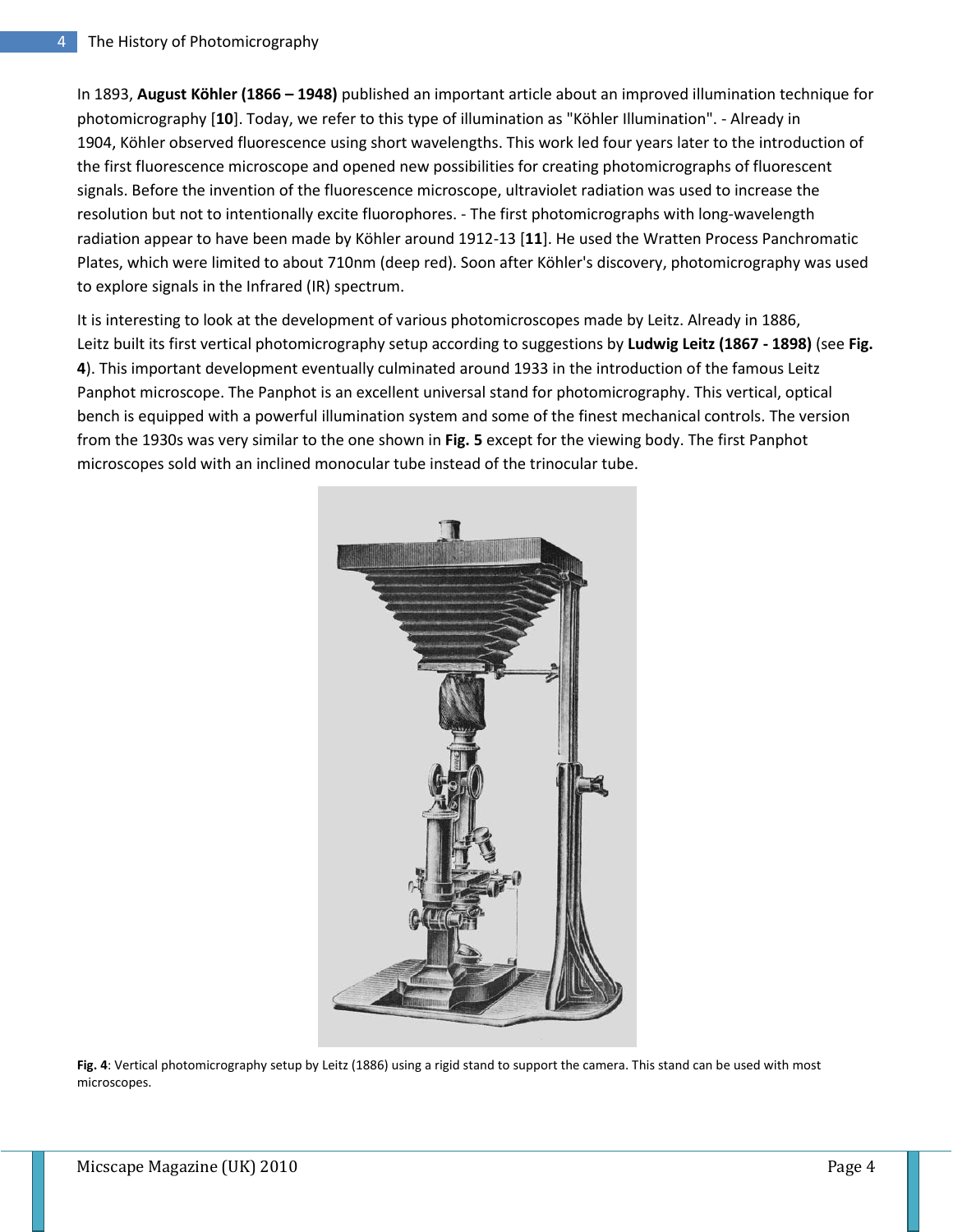

**Fig. 5**: Leitz Panphot from 1953. The Panphot was the first truly universal stand for photomicrography.

In 1937, Leitz introduced its flagship microscope system, the Leitz Ortholux. Around the same time, Leitz offered a straight photographic tube (O) and a combination vertical photographic and inclined monocular tube (FP) for the Ortholux. With these viewing heads and the introduction of the Leitz Aristophot stand (1941), the Ortholux established itself quickly as an excellent choice for photomicrography. About 1953, the Leitz trinocular tube (FS) was introduced, which became the de facto standard for most microscopists interested in photomicrography (see **Fig. 6**). Of course, other microscope makers (such as Zeiss) went through a similar development.

Over the following decades, photomicrography quickly reached a very sophisticated level as film emulsions, illumination techniques, light detectors, and the correction of image flatness improved. The Leitz Orthoplan (shown on the right in **Fig. 6)** is an excellent example of having accomplished all necessary requirements for the highest quality work in photomicrography.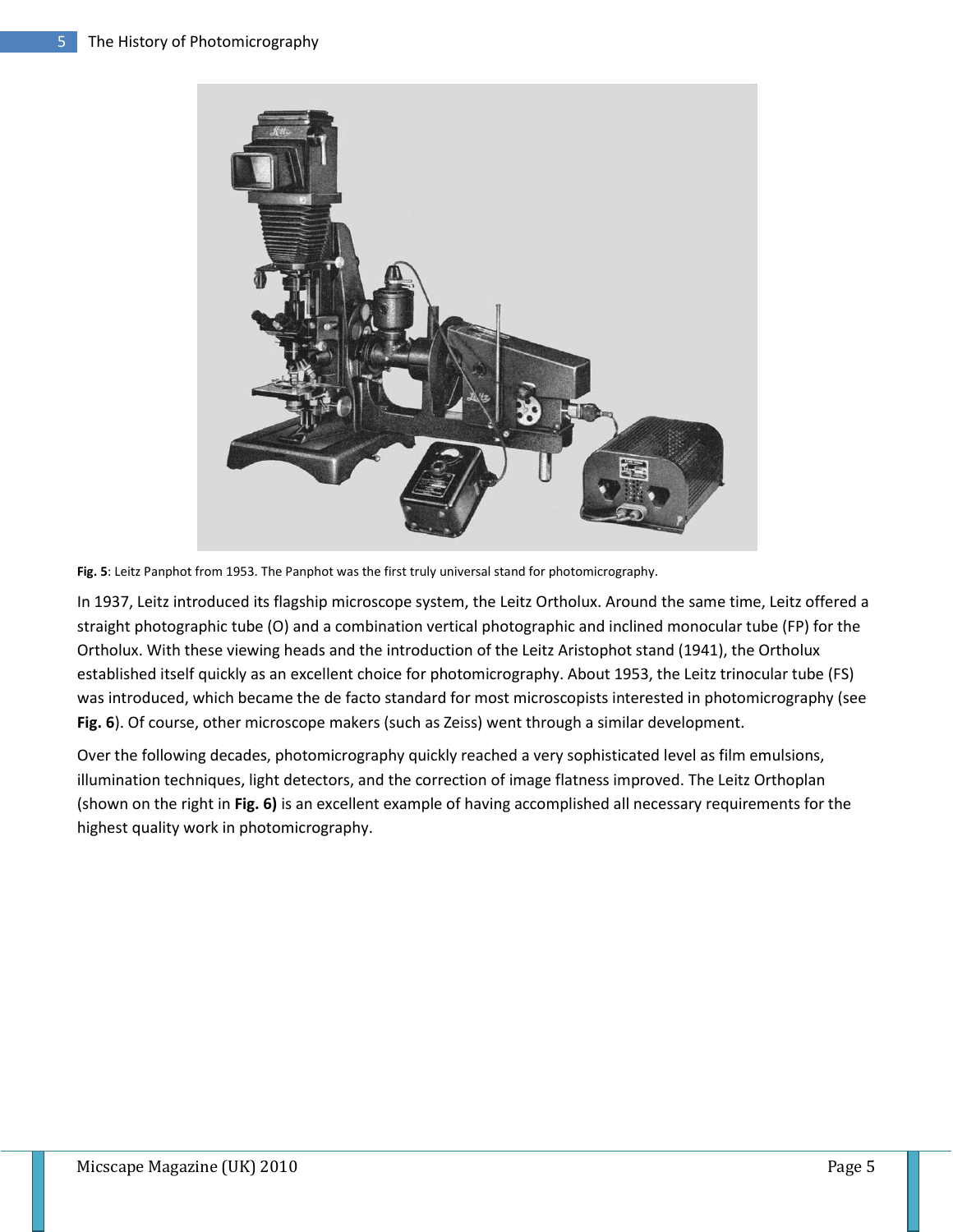

**Fig. 6**: On left: Leitz Ortholux with Leitz Aristophot stand (~1964). The Aristophot was one of the most successful stands for photomicrography. The Leitz Aristophot stand was first introduced in 1941. – On right: Leitz Orthoplan with Leitz Orthomat camera (~1965). In the 1960s, the Orthomat was one of the best fully automatic microscope cameras for 35mm photomicrography.

The older publications about photomicrography, such as Walmsley [**3**], Neuhauss [**7**], Hind [**12**], Sternberg [**13**], and Shillaber [**14**]**,** are freely available in electronic form [**15**]. In this historical context, we also want to mention the books by Loveland [**16**] and Lawson [**17**].